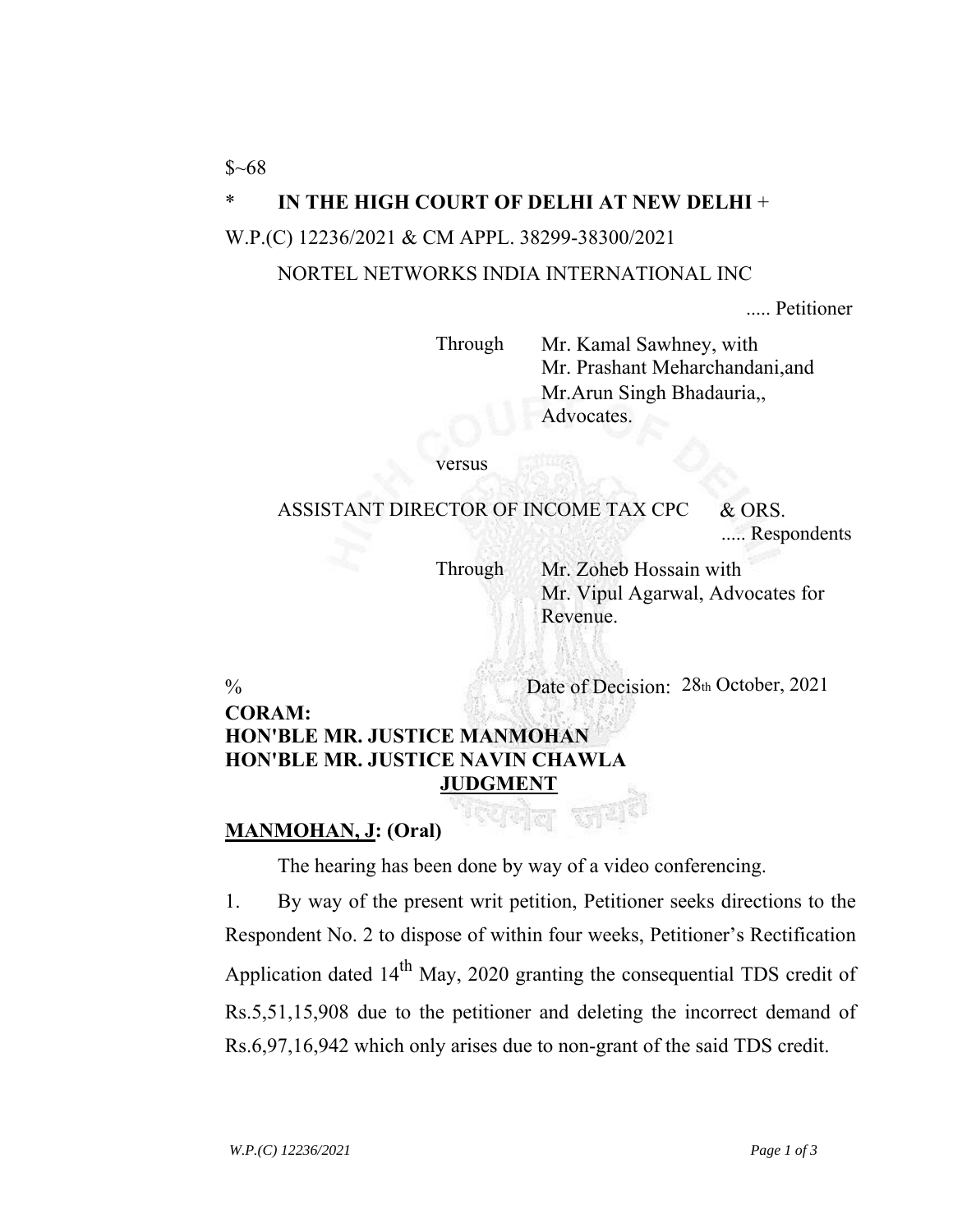2. Learned Counsel for the Petitioner states that the Respondents No.2 has failed to dispose of Petitioner's Rectification Application dated 14<sup>th</sup> May, 2020 for the Assessment Year 2018-19 within the period of limitation provided in Section 154(8) of the Income Tax Act, 1961 (which lapsed on  $31<sup>st</sup>$  March, 2021). He states that as a result of the inaction of the Respondent No.2, TDS credit of Rs.5,51,15,908 remains disallowed to the Petitioner and a patently incorrect demand of Rs.6,97,16,942 (Rs. 5,51,15,908 plus interest of Rs.1,46,01,034) stands raised. He also relies on the CBDT Circular No.14/2001 read with the CBDT Instruction No. 1/2016 which mandates Respondent No.2 to strictly comply with the statutory limitation provided in Section 154(8) of the Act in disposing of the Petitioner's Rectification Application.

3. In support of his contention, learned counsel for the Petitioner relies on the decision of this Court in *LS Cable and System Ltd. V. UOI, W.P.*

*(C) 5154/2020* wherein in similar facts, this Court directed the Assessing Officer to dispose of the assessee's rectification application under Section 154 within six weeks from the date of the Court's Order.

4. Issue notice. Mr. Zoheb Hossain, learned counsel for Revenue accepts notice. On instructions, he undertakes to this Court that Petitioner's rectification application dated  $14<sup>th</sup>$  May, 2020 shall definitely by disposed of within six weeks. The undertaking given by Mr. Zoheb Hossain, learned counsel for Revenue is accepted by this Court and respondents are held bound by the same.

5. In view thereof, the present writ petition along with application stands disposed of.

6. List the matter for compliance on  $12<sup>th</sup>$  January, 2022.